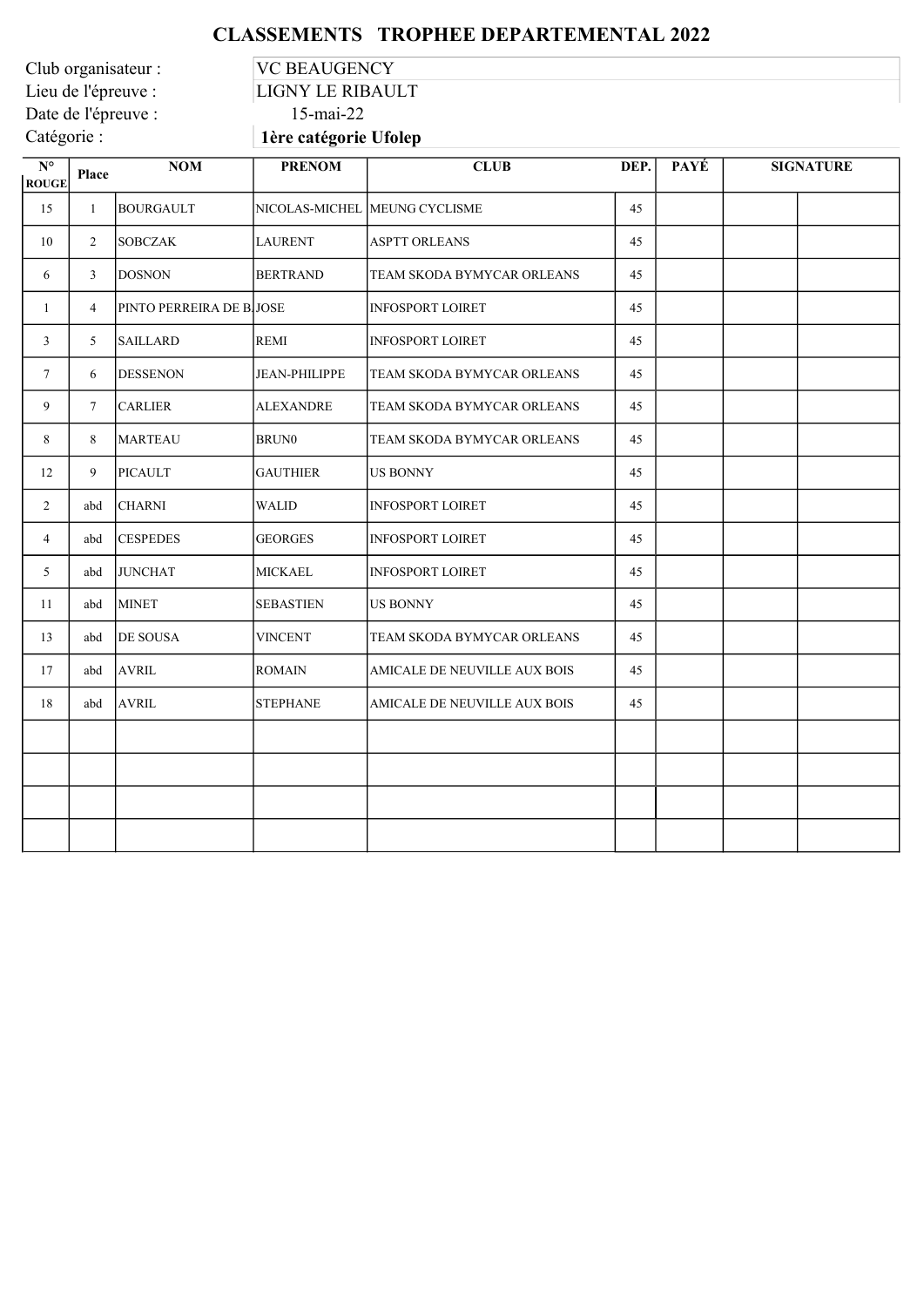| Catégorie : |                |                  |                 | 2ème catégorie Ufolep      |      |      |  |                  |
|-------------|----------------|------------------|-----------------|----------------------------|------|------|--|------------------|
| $N^{\circ}$ | Place          | <b>NOM</b>       | <b>PRENOM</b>   | <b>CLUB</b>                | DEP. | PAYÉ |  | <b>SIGNATURE</b> |
| <b>NOIR</b> |                |                  |                 |                            |      |      |  |                  |
| 34          |                | <b>LAPIERRE</b>  | <b>FRANCK</b>   | <b>INFOSPORT LOIRET</b>    | 45   |      |  |                  |
| 39          | $\overline{2}$ | <b>LANGER</b>    | <b>OLIVIER</b>  | <b>INFOSPORT LOIRET</b>    | 45   |      |  |                  |
| 40          | $\overline{2}$ | <b>ROSIERE</b>   | <b>ANTOINE</b>  | VINEUIL SPORT CYCLISME     | 45   |      |  |                  |
| 32          | $\overline{4}$ | <b>MILLOT</b>    | <b>WILLIAM</b>  | <b>INFOSPORT LOIRET</b>    | 45   |      |  |                  |
| 38          | 5              | <b>MARECHAL</b>  | <b>MATHIEU</b>  | TEAM SKODA BYMYCAR ORLEANS | 45   |      |  |                  |
| 31          | 6              | <b>STROUPPES</b> | <b>ARNAUD</b>   | <b>INFOSPORT LOIRET</b>    | 45   |      |  |                  |
| 35          | $\overline{7}$ | <b>DELAHAYE</b>  | <b>MAXIME</b>   | <b>VC COURCY AUX LOGES</b> | 45   |      |  |                  |
| 36          | 8              | <b>BERNARD</b>   | <b>FRANCOIS</b> | <b>ASPTT ORLEANS</b>       | 45   |      |  |                  |
| 33          | Np             | <b>GIRY</b>      | PASCAL          | <b>INFOSPORT LOIRET</b>    | 45   |      |  |                  |
| 37          | Np             | <b>MERON</b>     | <b>ERIC</b>     | <b>ASPTT ORLEANS</b>       | 45   |      |  |                  |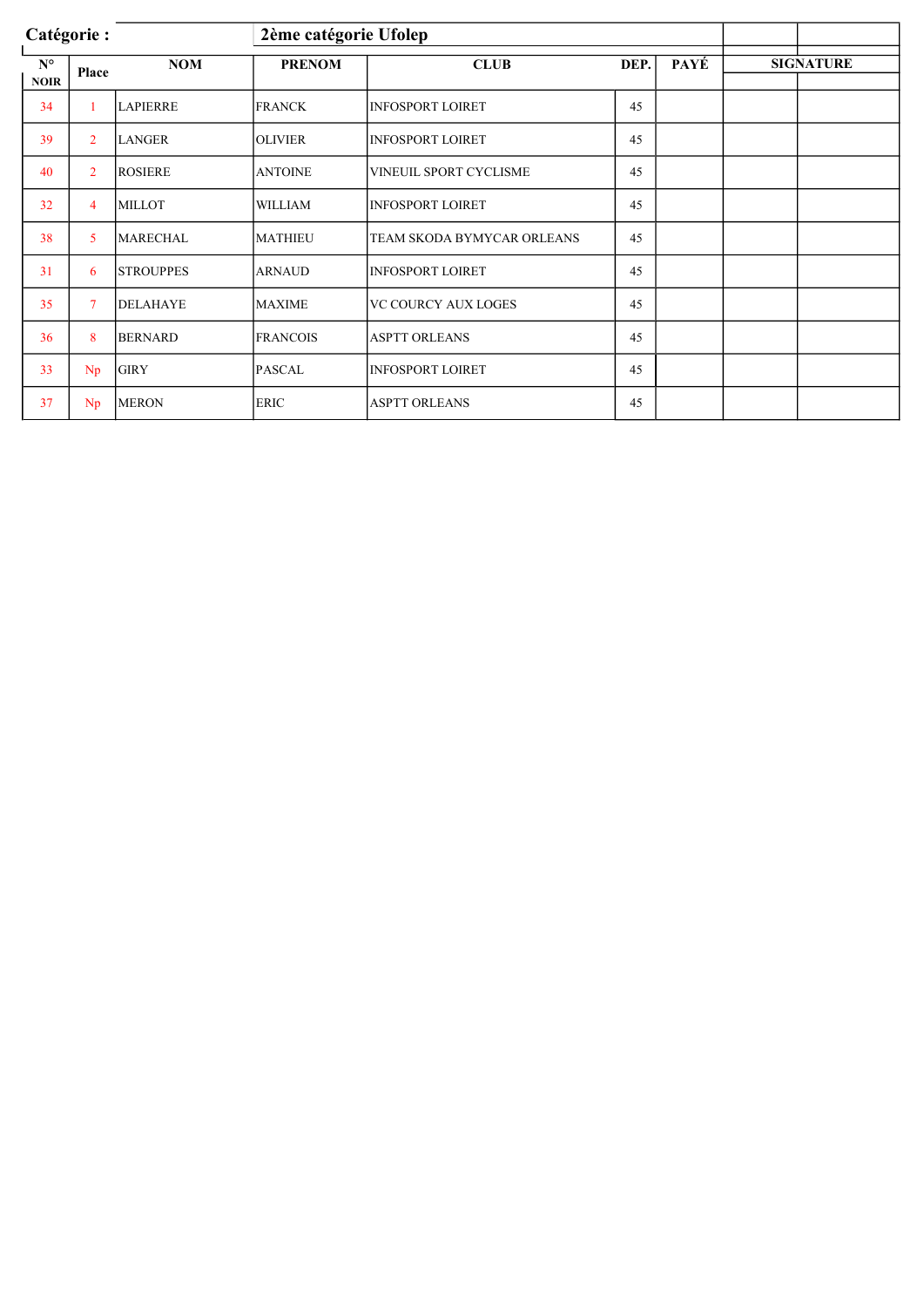|                                                 | Catégorie:     |                      | 3ème catégorie Ufolep |                              |      |      |                  |
|-------------------------------------------------|----------------|----------------------|-----------------------|------------------------------|------|------|------------------|
| $\overline{\mathbf{N}^{\circ}}$<br><b>ROUGE</b> | Place          | $\bf{NOM}$           | <b>PRENOM</b>         | <b>CLUB</b>                  | DEP. | PAYÉ | <b>SIGNATURE</b> |
| 68                                              | $\mathbf{1}$   | PIECHACZ             | <b>GILLES</b>         | <b>VC BEAUGENCY</b>          | 45   |      |                  |
| 51                                              | $\overline{2}$ | <b>BIZARD</b>        | <b>ROMAIN</b>         | <b>INFOSPORT LOIRET</b>      | 45   |      |                  |
| 86                                              | 3              | <b>SERGENT</b>       | <b>JULIEN</b>         | AMICALE DE NEUVILLE AUX BOIS | 45   |      |                  |
| 78                                              | 4              | <b>BARALON</b>       | <b>DAMIEN</b>         | MEUNG CYCLISME               | 45   |      |                  |
| 53                                              | 5              | <b>MURIA</b>         | <b>FREDERIC</b>       | <b>INFOSPORT LOIRET</b>      | 45   |      |                  |
| 69                                              | 6              | <b>VALLEE</b>        | <b>PATRICK</b>        | <b>VC BEAUGENCY</b>          | 45   |      |                  |
| 83                                              | $\tau$         | <b>GARD</b>          | <b>AURELIEN</b>       | NEVOY SPORT                  | 45   |      |                  |
| 56                                              | 8              | <b>LONGUET</b>       | <b>VALENTIN</b>       | <b>INFOSPORT LOIRET</b>      | 45   |      |                  |
| 79                                              | 9              | POIRIER              | <b>DENIS</b>          | <b>MEUNG CYCLISME</b>        | 45   |      |                  |
| 70                                              | 10             | <b>COUILLAUX</b>     | <b>PATRICK</b>        | <b>CRAC TOURAINE</b>         | 37   |      |                  |
| 67                                              | 11             | <b>PACTAT</b>        | <b>KEVIN</b>          | <b>VC BEAUGENCY</b>          | 45   |      |                  |
| 63                                              | 12             | <b>DENOUE</b>        | <b>GILLES</b>         | <b>VC BEAUGENCY</b>          | 45   |      |                  |
| 88                                              | 13             | <b>THOMAS</b>        | <b>ANNIE</b>          | AMICALE DE NEUVILLE AUX BOIS | 45   |      |                  |
| 75                                              | 14             | <b>ESTEVES</b>       | <b>CAROLE</b>         | VINEUIL SPORT CYCLISME       | 45   |      |                  |
| 66                                              | 16             | <b>MONTIGNY</b>      | <b>RODOLPHE</b>       | <b>VC BEAUGENCY</b>          | 45   |      |                  |
| 55                                              | 17             | <b>JANSSENS</b>      | <b>GHISLAIN</b>       | <b>INFOSPORT LOIRET</b>      | 45   |      |                  |
| 65                                              | 18             | <b>DUPIRE</b>        | <b>PHILIPPE</b>       | <b>VC BEAUGENCY</b>          | 45   |      |                  |
| 82                                              | 19             | POIGET               | <b>FRANCK</b>         | <b>BRAQUET ABBATIEN</b>      | 45   |      |                  |
| 54                                              | 20             | <b>COUTELLIER</b>    | <b>CEDRIC</b>         | <b>INFOSPORT LOIRET</b>      | 45   |      |                  |
| 59                                              | 20             | <b>BARRAGAN</b>      | <b>ADRIAN</b>         | <b>ASPTT ORLEANS</b>         | 45   |      |                  |
| 74                                              | 21             | <b>GAELLE</b>        | <b>ROSIERES</b>       | VINEUIL SPORT CYCLISME       | 45   |      |                  |
| 87                                              | 22             | <b>PRUDHOMME</b>     | GRÉGORY               | AMICALE DE NEUVILLE AUX BOIS | 45   |      |                  |
| 71                                              | 23             | <b>GARNIER</b>       | <b>PATRICK</b>        | UC GIEN SPORT                | 45   |      |                  |
| 84                                              | 24             | <b>TURPIN</b>        | <b>LAETITIA</b>       | US OUZOUER SUR TREZEE        | 45   |      |                  |
| 60                                              | 25             | <b>DE VERDELLHAN</b> | <b>THIERRY</b>        | <b>VC BEAUMONT-BOESSES</b>   | 45   |      |                  |
| 73                                              | 27             | <b>BAILLY</b>        | <b>RODOLPHE</b>       | UC GIEN SPORT                | 45   |      |                  |
| 62                                              | 28             | <b>BAUDOIN</b>       | <b>CHRISTOPHE</b>     | <b>VC BEAUGENCY</b>          | 45   |      |                  |
| 72                                              | 29             | <b>BAILLY</b>        | <b>GERARD</b>         | UC GIEN SPORT                | 45   |      |                  |
| 58                                              | 30             | <b>LEMONNIER</b>     | <b>ARNAUD</b>         | <b>INFOSPORT LOIRET</b>      | 45   |      |                  |
| 81                                              | 31             | <b>POIGET</b>        | <b>SEBASTIEN</b>      | <b>BRAQUET ABBATIEN</b>      | 45   |      |                  |
| 61                                              | 32             | <b>TOURTE</b>        | <b>JEAN-LUC</b>       | <b>US BONNY</b>              | 45   |      |                  |
| 52                                              | 33             | <b>PILLOT</b>        | <b>MICHEL</b>         | <b>INFOSPORT LOIRET</b>      | 45   |      |                  |
| 76                                              | 34             | <b>BOURGAULT</b>     | <b>NICOLAS</b>        | MEUNG CYCLISME               | 45   |      |                  |
| 64                                              | 35             | <b>DESCARTES</b>     | <b>BRUNO</b>          | <b>VC BEAUGENCY</b>          | 45   |      |                  |
| 89                                              | 36             | <b>BOIQUILLON</b>    | <b>ROMAIN</b>         | <b>BRAQUET ABBATIEN</b>      | 45   |      |                  |
| 85                                              | 37             | <b>ARNOULT</b>       | <b>CYRIL</b>          | TEAM SKODA BYMYCAR ORLEANS   | 45   |      |                  |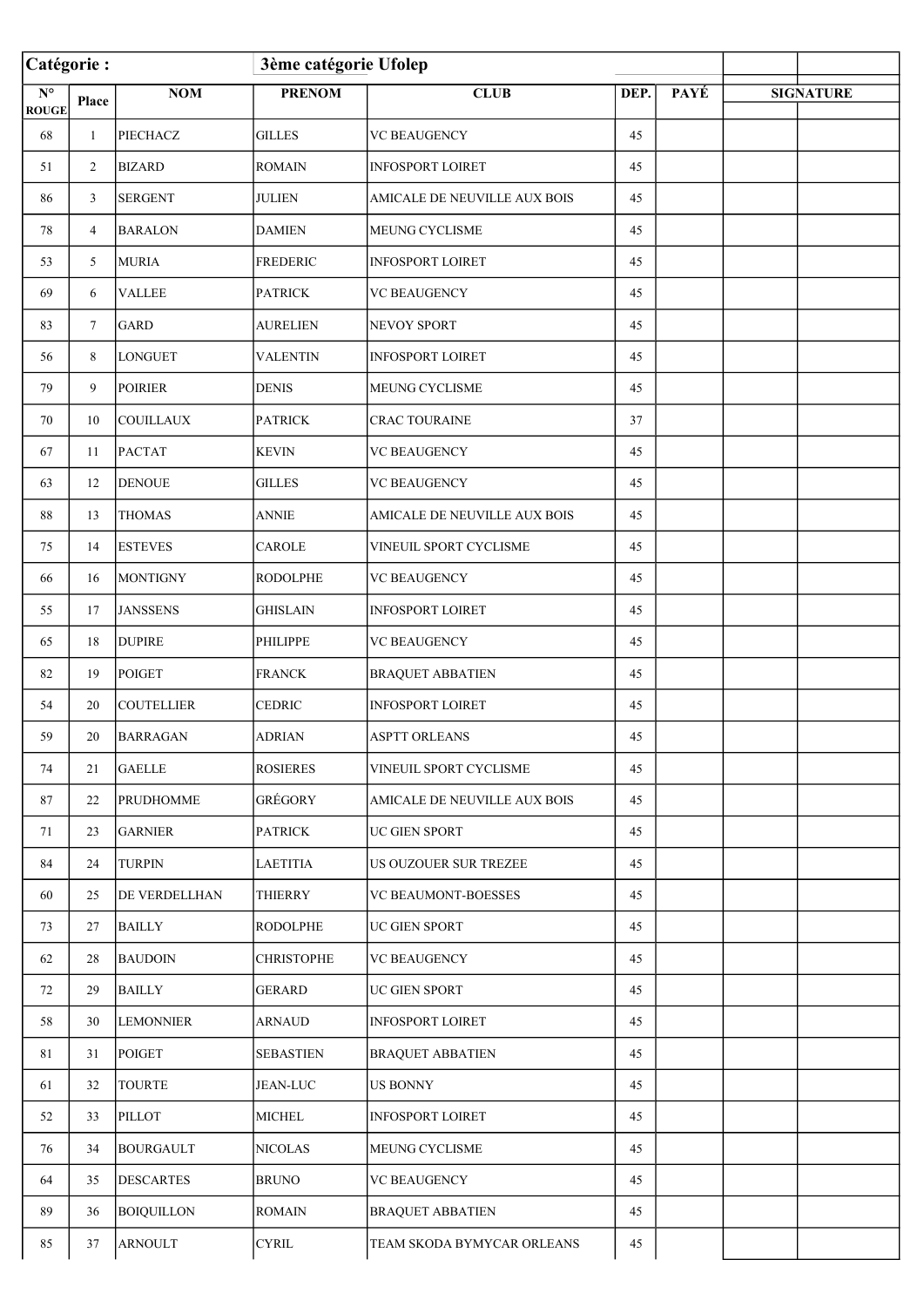| 77 | abd     | <b>RABILLON</b> | LUDOVIC           | <b>IMEUNG CYCLISME</b>       | 45 |  |  |
|----|---------|-----------------|-------------------|------------------------------|----|--|--|
| 80 | abd     | <b>BISAULT</b>  | <b>MIGUEL</b>     | AMICALE DE NEUVILLE AUX BOIS | 45 |  |  |
| 90 | abd     | <b>MENAGER</b>  | <b>CHRISTOPHE</b> | AMICALE DE NEUVILLE AUX BOIS | 45 |  |  |
| 57 | $N_{D}$ | <b>PINEAU</b>   | <b>SEBASTIEN</b>  | INFOSPORT LOIRET             | 45 |  |  |
|    |         |                 |                   |                              |    |  |  |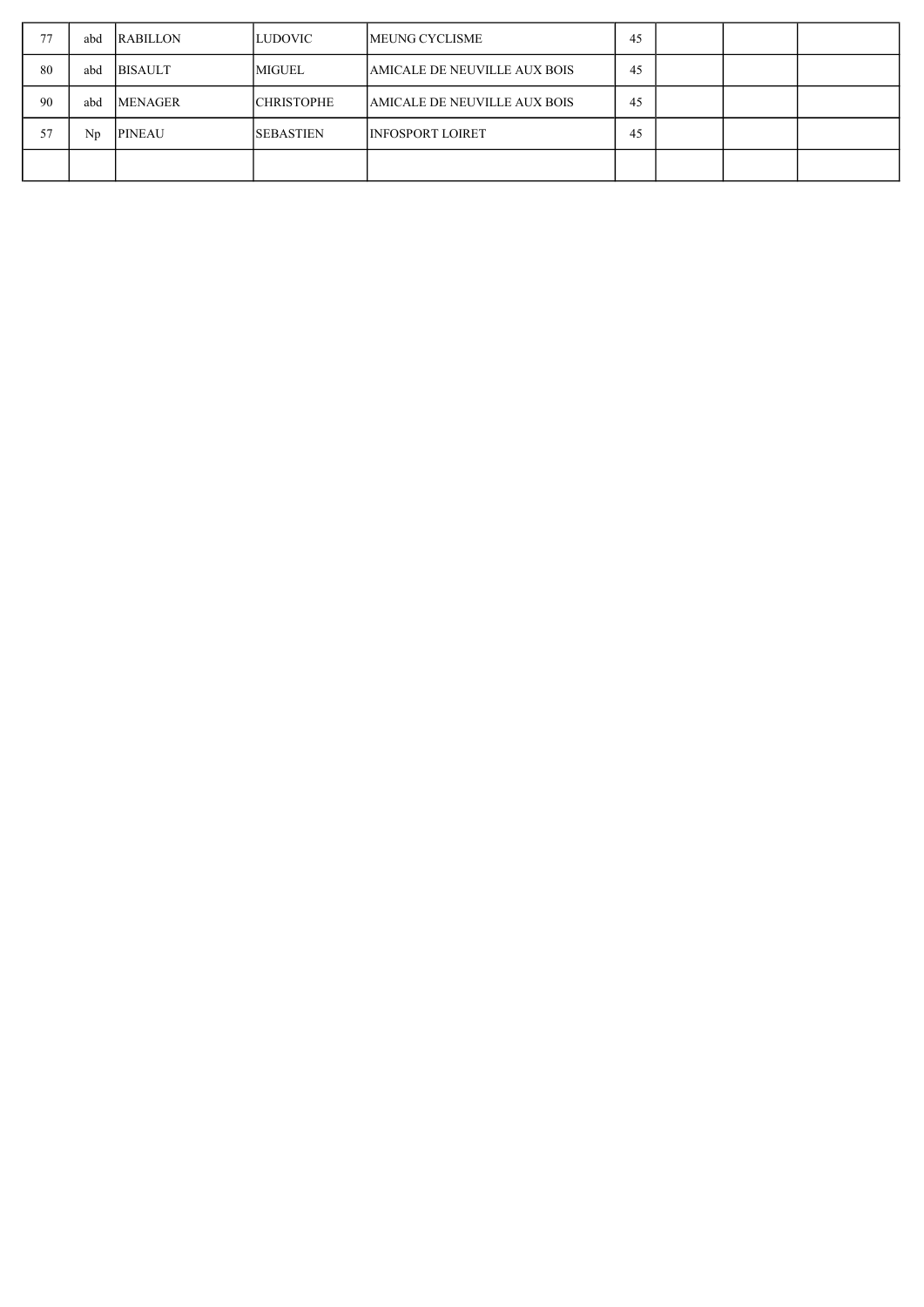| Catégorie :                                    |                 |                  | Catégorie GSA et GSB Ufolep |                              |      |             |                  |  |  |
|------------------------------------------------|-----------------|------------------|-----------------------------|------------------------------|------|-------------|------------------|--|--|
| $\overline{\mathbf{N}^{\circ}}$<br><b>NOIR</b> | Place           | <b>NOM</b>       | <b>PRENOM</b>               | <b>CLUB</b>                  | DEP. | <b>PAYE</b> | <b>SIGNATURE</b> |  |  |
| 10                                             | $\mathbf{1}$    | <b>DOUCOT</b>    | <b>FABRICE</b>              | US MENESTREAU                | 45   |             |                  |  |  |
| 12                                             | $\overline{2}$  | <b>GASNIER</b>   | <b>JOEL</b>                 | ASCO OUZOUER SUR LOIRE       | 45   |             |                  |  |  |
| 19                                             | $\overline{3}$  | <b>HERNANDEZ</b> | <b>JEAN-PIERRE</b>          | AMICALE DE NEUVILLE AUX BOIS | 45   |             |                  |  |  |
| 17                                             | 4               | <b>LEVAYER</b>   | <b>HENRI</b>                | <b>MEUNG CYCLISME</b>        | 45   |             |                  |  |  |
| 20                                             | $5\overline{)}$ | <b>FORGEARD</b>  | <b>MARGAUX</b>              | AMICALE DE NEUVILLE AUX BOIS | 45   |             |                  |  |  |
| 8                                              | 6               | <b>DA SILVA</b>  | <b>ISIDRO</b>               | VC BEAUMONT-BOESSES          | 45   |             |                  |  |  |
| $\overline{2}$                                 | $\tau$          | <b>PINTHIER</b>  | <b>PATRICK</b>              | <b>INFOSPORT LOIRET</b>      | 45   |             |                  |  |  |
| 13                                             | 8               | <b>BEDU</b>      | <b>JOEL</b>                 | ASCO OUZOUER SUR LOIRE       | 45   |             |                  |  |  |
| 9                                              | 9               | <b>BOIN</b>      | <b>MICHEL</b>               | <b>VC BEAUMONT-BOESSES</b>   | 45   |             |                  |  |  |
| 11                                             | 10              | <b>DELABESSE</b> | <b>GERARD</b>               | US MENESTREAU                | 45   |             |                  |  |  |
| $5^{\circ}$                                    | 11              | <b>BOUHOUR</b>   | <b>JEAN-YVES</b>            | VC BEAUMONT-BOESSES          | 45   |             |                  |  |  |
| 4                                              | 12              | <b>DEZECOT</b>   | <b>GERARD</b>               | VC BEAUMONT-BOESSES          | 45   |             |                  |  |  |
| 16                                             | 13              | <b>PAREDES</b>   | <b>JOSE</b>                 | MEUNG CYCLISME               | 45   |             |                  |  |  |
| 15                                             | 14              | <b>BOURGAULT</b> | <b>MARINE</b>               | MEUNG CYCLISME               | 45   |             |                  |  |  |
| $\tau$                                         | 15              | <b>GIRAULT</b>   | <b>REMY</b>                 | US BONNY                     | 45   |             |                  |  |  |
| 18                                             | 16              | <b>BAUDOIN</b>   | <b>JOEL</b>                 | <b>BRAQUET ABBATIEN</b>      | 45   |             |                  |  |  |
| 6                                              | 17              | <b>HUREL</b>     | <b>CHRISTIAN</b>            | VC COURCY AUX LOGES          | 45   |             |                  |  |  |
| $\mathbf{3}$                                   | abd             | <b>FERRE</b>     | <b>RENE CLAUDE</b>          | <b>INFOSPORT LOIRET</b>      | 45   |             |                  |  |  |
| 14                                             | abd             | <b>LEROY</b>     | <b>ROBERT</b>               | UC GIEN SPORT                | 45   |             |                  |  |  |
| $\mathbf{1}$                                   | N <sub>P</sub>  | <b>LIMET</b>     | <b>FRANCIS</b>              | <b>INFOSPORT LOIRET</b>      | 45   |             |                  |  |  |
| 21                                             |                 |                  |                             |                              |      |             |                  |  |  |
| 22                                             |                 |                  |                             |                              |      |             |                  |  |  |
|                                                |                 |                  |                             |                              |      |             |                  |  |  |

| Catégorie :                |       |                 | Catégorie 13/14 ANS |                       |      |                |                  |  |
|----------------------------|-------|-----------------|---------------------|-----------------------|------|----------------|------------------|--|
| $N^{\circ}$<br><b>NOIR</b> | Place | <b>NOM</b>      | <b>PRENOM</b>       | <b>CLUB</b>           | DEP. | <b>PAYE</b>    | <b>SIGNATURE</b> |  |
| 46                         | л.    | <b>TAORMINA</b> | ANGELO              | <b>IUC GIEN SPORT</b> | 45   | <b>GRATUIT</b> |                  |  |
| 47                         |       |                 |                     |                       |      |                |                  |  |
| 48                         |       |                 |                     |                       |      |                |                  |  |
| 49                         |       |                 |                     |                       |      |                |                  |  |
| 50                         |       |                 |                     |                       |      |                |                  |  |